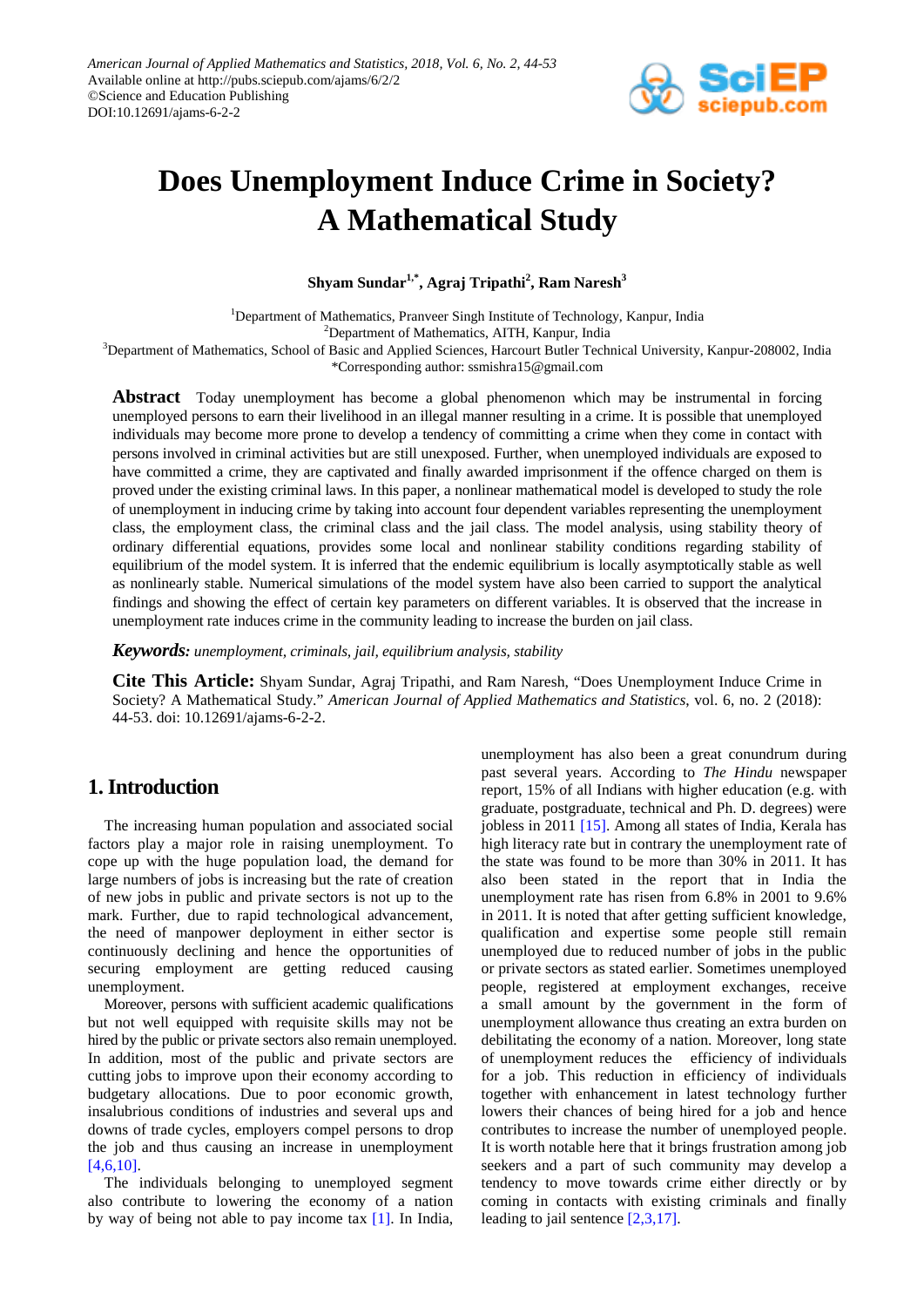Crime is one of the most threatening act affecting widely the economy, prosperity, development, social and political structure of both developed and developing countries. It is a cogent truth that there is a link between economic conditions, unemployment and crime. Thus, a major challenge before nations is to make a comprehensive study on unemployment and consequent crime so as to resolve the problem and overcome such a formidable situation. Literature study reveals that high unemployment rate among the youths of nations leads to significant growth in crime and hence criminal individuals [\[5,7,12,13,14,16\].](#page-7-4) Hibbert [\[5\]](#page-7-4) made a study on unemployment and crime in Jamaica and found that 61% of unemployed youth were ranging between 20 to 24 years old and 96% were between 17 to 24 years. The study reveals that unemployment is a most crucial factor that leads people towards crime. Thus, committing crime by unemployed individuals is a big challenge worldwide as it is closely related to social and economic factors [\[7\].](#page-7-5) Due to nonavailability of jobs or less opportunities within relevant time, people move towards crime and hence the magnitude of crime has increased over time.

Little attention has been paid to study the linkage of unemployment and criminals using mathematical models [\[8,9,11\].](#page-7-6) In this regard, Misra and Singh [\[8\]](#page-7-6) proposed and analysed a nonlinear mathematical model on unemployment and derived the conditions under which unemployment increases. They further analysed a nonlinear model for the control of unemployment incorporating time delay in creating new vacancies [\[9\].](#page-7-7)

The present investigation aims to study the link between unemployment and crime. The main objective of the study is to explore the effect of unemployment on crime. For this, a nonlinear mathematical model is developed using ordinary differential equations. In view of the social structure, four dependent variables representing the unemployment class, the employment class, the criminal class and the jailed class are taken into account for modeling unemployment - criminal dynamics.

Rest of the paper is organized as follows: In Section 2, the formulation of the model system is presented whereas Section 3 corresponds to the equilibrium analysis. Section 4 describes the local and global stability of the equilibrium followed by numerical simulation in Section 5. In Section 6, the summary and conclusions of the study are given.

### **2. Mathematical Model**

To formulate the model system for the social structure under consideration, let  $U(t)$  be the number of unemployed persons,  $E(t)$  the number of employed persons,  $C(t)$  the number of criminals and  $J(t)$  be the number of criminals incarcerated to jail. It is assumed that the persons, who are fully qualified and eligible for jobs but are jobless, loose their skill proficiency as the time passes and remain unemployed thus increasing the number of unemployed persons with a constant rate *Q* . The unemployed individuals get employment with a constant rate  $\lambda$  where  $E_a$  denotes the total number of available vacancies at time *t* . It is also assumed that unemployed

individuals get employed due to self employment at a rate  $\alpha$ . Let  $\mu$  be the rate at which employed persons get fired from their jobs thus increasing the growth of unemployed class. It is further assumed that the individuals, who remain unemployed for a long time and their opportunity of getting job is almost vanished, move towards crime either by self or by being motivated after coming in contact with existing criminals. It is, therefore, reasonable to assume that the growth of criminal class is directly proportional to the number of unemployed persons as well as the number of existing criminals (i.e.  $\beta UC$ ),  $\beta$  being the rate by which unemployed individuals come into contact with criminals to join the criminal community.

Let the constant  $q$  be the direct inflow of individuals in the criminal class where it is assumed that employed individuals do not indulge in criminal activities. It is socially feasible that some of the criminal individuals leave the criminal class because of their effective counselling but due to unavailability of employment they remain unemployed and hence increase the growth of unemployed class. On the other hand some of the criminal individuals, depending on the magnitude of offence, are sentenced to jail. Thus, it is assumed that  $\nu$  is the rate by which criminal individuals leave their class and a fraction of them  $\varphi$ ν *C* (  $0 < \varphi \le 1$  ) are sentenced to jail while remaining  $(1 - \varphi) \vee C$  join the unemployed class. Further, after completing their term of jail sentence, such individuals may opt to live a good and normal life either by getting employment in any form or by self employment without indulging again in criminal activities. But in real social situations it may not happen so. Therefore, it is reasonable to assume that some of them go for employment to earn their livelihood and others may turn back indulging in criminal activities. Since after getting released from the jail, it may become very difficult or even not possible for an individual to find any job and in such a situation they remain unemployed thus increasing the growth of unemployed class. In the fourth equation, therefore, of the model system, the jailed individuals are assumed to be released at a rate  $\delta$  after completing their jail sentence term out of which some of them rejoin the criminal class by the reduced rate  $\phi \delta$  (  $0 < \phi \le 1$  ) and the remaining of them join the unemployed class by rate  $(1 - \phi)$  δ. The

constant *d* represents the death rate in all the classes.

*dU t*

In view of the above considerations, a model for unemployment - criminal dynamics is proposed as follows,

$$
\frac{dU(t)}{dt}
$$
  
=  $Q - \lambda U(E_a - E) - \beta UC$  (1)  
– $(\alpha + d)U + \mu E + (1 - \varphi)V C + (1 - \varphi)\delta J$ 

$$
\frac{dE(t)}{dt} = \lambda U (E_a - E) - (\mu + d)E + \alpha U \tag{2}
$$

$$
\frac{dC(t)}{dt} = q + \beta UC - (\nu + d)C + \phi \delta J
$$
\n(3)

$$
\frac{dJ(t)}{dt} = \varphi v C - (\delta + d)J\tag{4}
$$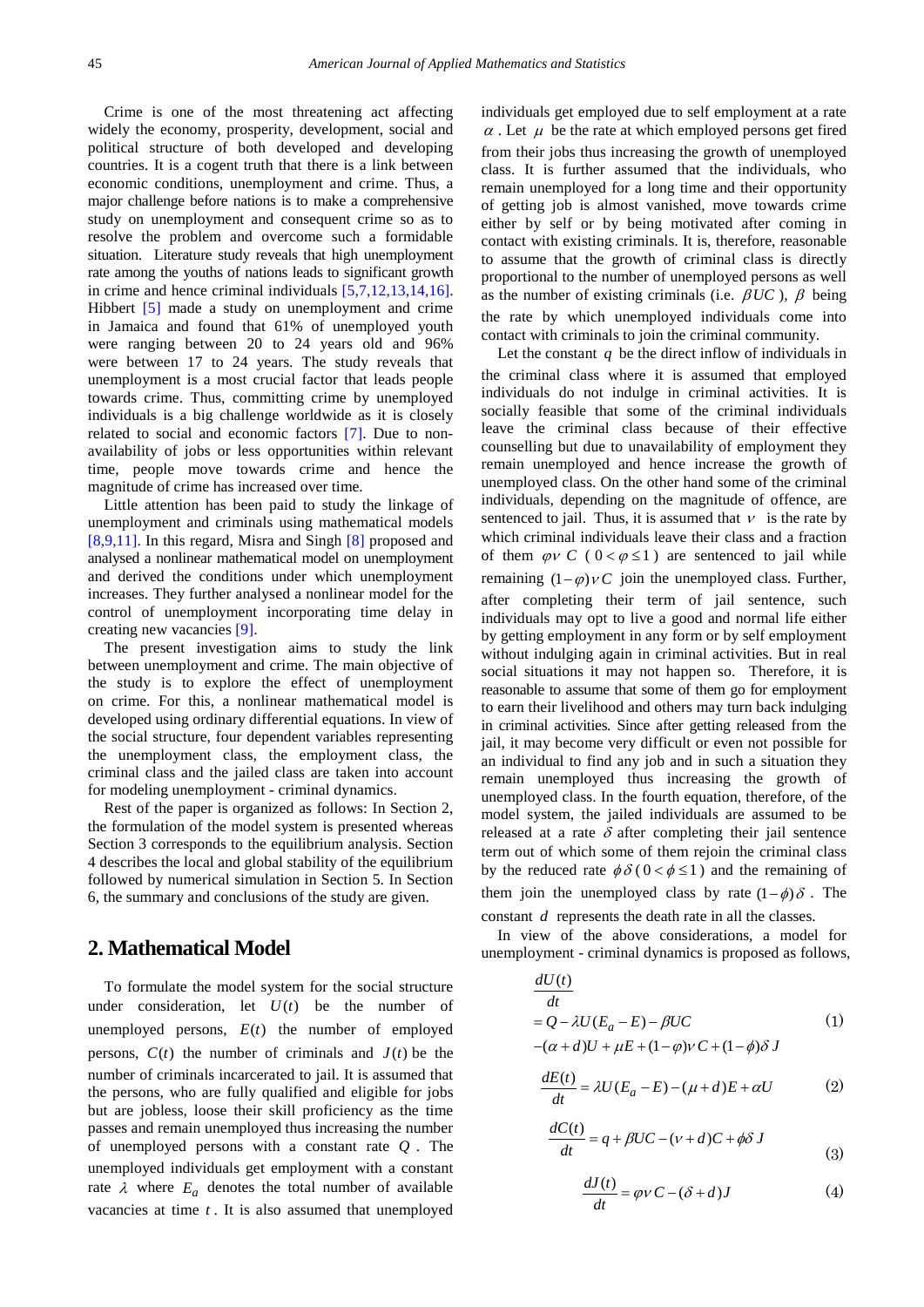$$
U(0) \ge 0, E(0) \ge 0, C(0) \ge 0, J(0) \ge 0
$$

All the coefficients in the model system are taken to be positive.

#### **Remark:**

- (1) It is noted from equation (1) of model system that if  $\mu = 0$  and  $\lambda$ , the transfer rate coefficient of unemployed individuals to the employed class, is very large then *dU dt* may become negative. Thus if unemployed individuals have more opportunities to get employment, the possibility of moving towards crime and subsequent jail sentence can be reduced.
- (2) It is also noted from equation (3) of model system that if rate of movement of unemployed individuals to criminal class is zero (i.e.  $\beta = 0$ ) and v is very large with  $\varphi$  as small as possible then  $dC/dt$  may become negative. It means that if the migration of unemployed individuals to criminal class is stopped and persuading the existing criminals to quit the network then, in view of remark (1), our society can be made free from crime.

Now the following lemma is stated which establishes the boundaries of variables in the model system  $(1) - (4)$ : **Lemma 2.1.** The region of attraction for all solutions of model system  $(1)$  -  $(4)$  initiating in the positive octant is given by the set  $\Gamma$ :

$$
\Gamma = \begin{cases} (U, E, C, J) \in R_+^4, \\ 0 \le U + E + C + J \le \frac{Q + q}{d} \end{cases}.
$$
 (5)

#### **3. Equilibrium Analysis**

The model system  $(1)$  -  $(4)$  has only one non-negative equilibrium  $P^*(U^*, E^*, C^*, J^*)$  which is determined from the algebraic equations obtained by putting the right hand side of the model equations to zero.

$$
Q - \lambda U(E_a - E) - \beta U C - (\alpha + d)U
$$
  
+
$$
\mu E + (1 - \varphi)v C + (1 - \varphi)\delta J = 0
$$
 (6)

$$
\lambda U (E_a - E) - (\mu + d)E + \alpha U = 0 \tag{7}
$$

$$
q + \beta UC - (\nu + d)C + \phi \delta J = 0 \tag{8}
$$

$$
\varphi v C - (\delta + d)J = 0. \tag{9}
$$

Using eqs.  $(8)$  and  $(9)$  in eq.  $(6)$  we get,

$$
Q - \lambda U (E_a - E) - (\alpha + d)U + \mu E - \frac{(\beta U - c_1)q}{c_2 - \beta U} = 0 (10)
$$

where  $c_1 = (1 - \varphi)v + (1 - \varphi)\frac{\varphi \delta v}{\delta + d}$ 

$$
\frac{1}{\sqrt{2}} \qquad \qquad \text{and} \qquad
$$

$$
c_2 = v + d - \frac{\varphi \phi \delta v}{\delta + d}.
$$
  
From eq. (7) we note that,

(i) 
$$
E = E_a \Rightarrow U = \frac{(\mu + d)E_a}{\alpha}
$$

(ii) 
$$
U = 0 \Rightarrow E = 0
$$
  
\n(iii)  $U = -\frac{\mu + d}{\lambda}$  is an asymptote parallel to *E*-axis.  
\n(iv)  $E = E_a + \frac{\alpha}{\lambda}$  is an asymptote parallel to *U*-axis  
\n(v)  $\frac{dE}{dU} = \frac{\lambda(E_a - E) + \alpha}{\lambda U + \mu + d} > 0$   
\nFrom eq. (10), we note that,  
\n(i)  $U = 0 \Rightarrow E = -\frac{1}{\mu} \left[ Q + \frac{qc_1}{c_2} \right]$   
\n(ii)  $E = E_a \Rightarrow Q - (\alpha + d)U + \mu E_a - \frac{q(\beta U - c_1)}{c_2 - \beta U} = 0$   
\n(iii)  $U = \frac{(\lambda c_2 - \mu \beta) \pm \sqrt{(\lambda c_2 - \mu \beta) + 4\lambda \mu \beta c_2}}{2\lambda \beta}$  are asymptotes

parallel to *E* -axis.

(iv) 
$$
E = E_a + \frac{\alpha + d}{\lambda}
$$
 is an asymptote parallel to U -axis

$$
(v)\ \frac{dE}{dU} = \frac{\lambda(E_a - E) + (\alpha + d) + \frac{q\left\{d + \varphi v\left(1 - \frac{\phi\delta}{\delta + d}\right)\right\}}{(\alpha_2 - \beta U)^2}}{\lambda U + \mu} > 0.
$$

Thus the existence of  $(U^*, E^*)$  can be shown as in Figure 1. Finding the values of  $U^*$  and  $E^*$ , we can find the values of  $C^*$  and  $J^*$  from eqs. (8) and (9).



**Figure 1.** Existence of  $(U^*, E^*)$ 

In the following, we check the characteristics of various dynamical variables with respect to key parameter.

#### **3.1. Variation of Variables with Respect to Key Parameter**

To see the variation of different variables we let,

$$
f_1(U, E, \lambda) = Q - \lambda U (E_a - E)
$$
  
-(\alpha + d)U + \mu E -  $\frac{(\beta U - c_1)q}{c_2 - \beta U} = 0$  (11)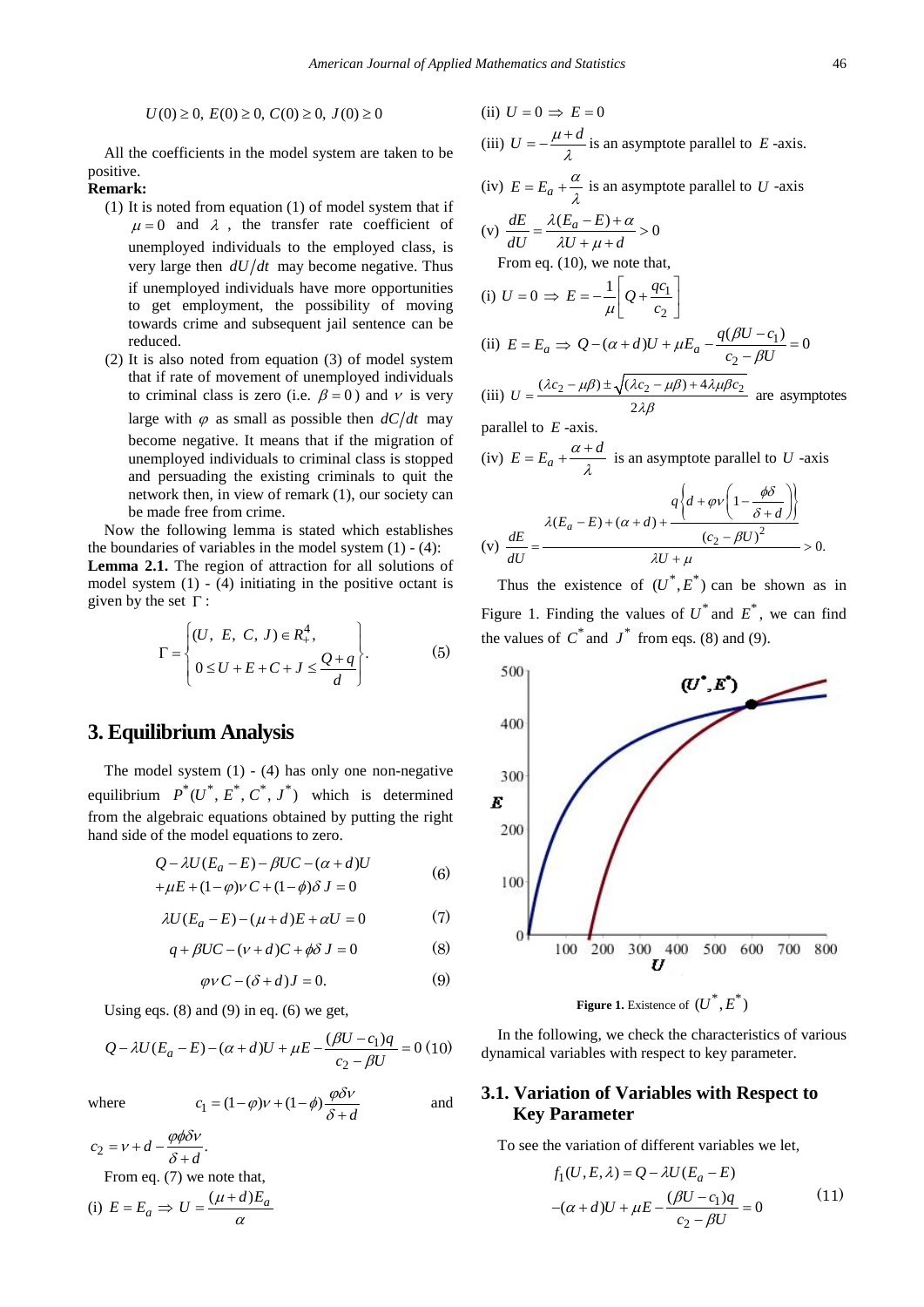$$
f_2(U, E, \lambda) = \lambda U (E_a - E) - (\mu + d)E + \alpha U = 0 \quad (12)
$$

#### **3.1.1. Variation of** *U* **with** <sup>λ</sup>

We have

$$
\frac{dU}{d\lambda} = \frac{\frac{\partial f_1}{\partial \lambda} \frac{\partial f_2}{\partial E} - \frac{\partial f_1}{\partial E} \frac{\partial f_2}{\partial \lambda}}{\frac{\partial f_1}{\partial U} \frac{\partial f_2}{\partial E} - \frac{\partial f_1}{\partial E} \frac{\partial f_2}{\partial U}}
$$
(13)

$$
\frac{\partial f_1}{\partial U} = -\lambda (E_a - E) - (\alpha + d) - \frac{(\beta U - c_1)q\beta}{(c_2 - \beta U)^2} - \frac{q\beta}{c_2 - \beta U},
$$

$$
\frac{\partial f_1}{\partial \lambda} = -U(E_a - E), \frac{\partial f_1}{\partial E} = \lambda U + \mu,
$$

$$
\frac{\partial f_2}{\partial U} = \lambda (E_a - E) + \alpha, \frac{\partial f_2}{\partial \lambda} = U(E_a - E),
$$

$$
\frac{\partial f_2}{\partial E} = -\lambda U - (\mu + d).
$$

It can be easily checked that  $\frac{\partial f_1}{\partial \lambda} \frac{\partial f_2}{\partial E} - \frac{\partial f_1}{\partial E} \frac{\partial f_2}{\partial \lambda} < 0$  $\frac{\partial f_1}{\partial \lambda} \frac{\partial f_2}{\partial E} - \frac{\partial f_1}{\partial E} \frac{\partial f_2}{\partial \lambda} < 0$  and  $\frac{\partial f_1}{\partial U} \frac{\partial f_2}{\partial E} - \frac{\partial f_1}{\partial E} \frac{\partial f_2}{\partial U} > 0$  $\frac{\partial f_1}{\partial U} \frac{\partial f_2}{\partial E} - \frac{\partial f_1}{\partial E} \frac{\partial f_2}{\partial U} > 0$  and hence  $\frac{dU}{d\lambda} < 0$ . This implies that the number of unemployed individuals decreases in the society as rate of getting employment increases. Similarly we can easily check that  $\frac{dC}{d\lambda} < 0$  and  $\frac{dJ}{d\lambda} < 0$  $\prec$ showing that the number of criminals and jailed persons decreases with increase in the rate of employment. Thus, if more employment opportunities are generated, the crime rate can be slowed down which will result in reduced number of criminals and subsequent jailed criminals.

#### **4. Stability Analysis**

In the following, we discuss the local and nonlinear stability of the equilibrium of the model  $(1)$  -  $(4)$ . The results are stated in the form of following theorems: **Theorem 4.1.** 

The equilibrium  $P^*(U^*, E^*, C^*, J^*)$  is locally asymptotically stable under the following conditions,

$$
\varphi \phi \delta v < \frac{1}{6} (\nu + d - \beta U^*) (\delta + d) \tag{14}
$$

$$
\max\{p_1, p_2\} < \min\{l_1, l_2, l_3\} \tag{15}
$$

where,

$$
p_1 = \frac{5}{2} \frac{(\lambda (E_a - E^*) + \alpha)^2}{(\lambda (E_a - E^*) + \beta C^* + \alpha + d)(\lambda U^* + \mu + d)}
$$
  
\n
$$
p_2 = \frac{15}{4} \frac{(\beta C^*)^2}{(\lambda (E_a - E^*) + \beta C^* + \alpha + d)(-\beta U^* + \nu + d)}
$$
  
\n
$$
l_1 = \frac{2}{5} \frac{(\lambda (E_a - E^*) + \beta C^* + \alpha + d)(\lambda U^* + \mu + d)}{(\lambda U^* + \mu)^2}
$$

$$
l_2 = \frac{4}{15} \frac{(\lambda (E_a - E^*) + \beta C^* + \alpha + d)(-\beta U^* + v + d)}{(-\beta U^* + (1 - \varphi)v)^2}
$$

$$
l_3 = \frac{2}{5} \frac{\phi \delta}{\varphi v} \frac{(\lambda (E_a - E^*) + \beta C^* + \alpha + d)(\delta + d)}{((1 - \phi)\delta)^2}
$$

(For proof see Appendix - A).

#### **Theorem 4.2.**

The equilibrium  $P^*(U^*, E^*, C^*, J^*)$  is nonlinearly stable inside the region of attraction  $\Gamma$  if following inequalities hold:

$$
\varphi \phi \delta v < \frac{1}{6} (\nu + d - \beta U^*) (\delta + d) \tag{16}
$$

$$
\max\{r_1, r_2\} < \min\{s_1, s_2, s_3\} \tag{17}
$$

where, 
$$
r_1 = \frac{5}{2} \frac{(\lambda (E_a - E^*) + \alpha)^2}{(\alpha + d)(\mu + d)}
$$
,  

$$
r_2 = \frac{15}{4} \frac{\left(\frac{Q+q}{d}\right)^2 \beta^2}{(\alpha + d)(\nu + d - \beta U^*)}
$$

$$
s_1 = \frac{2}{5} \frac{(\alpha + d)(\delta + d)}{(1 - \phi)\delta},
$$

$$
s_2 = \frac{4}{15} \frac{(\alpha + d)(\nu + d - \beta U^*)}{(-\beta U^* + (1 - \varphi)\nu)^2},
$$

$$
s_3 = \frac{2}{5} \frac{(\alpha + d)(\mu + d)}{(\lambda U^* + \mu)^2}
$$

(For proof see Appendix - B).

**Remark:** Above two theorems imply that if  $\varphi = 0$  and  $\phi = 0$  then the conditions (14) and (16) are satisfied automatically. Along with these assumption if the rate of transfer of unemployed individuals to criminal class is zero (i.e.  $\beta = 0$ ) and  $E^* = E_a$  then the possibility of satisfying conditions (15) and (17) is more plausible. This implies that these parameters have destabilizing effect on the model system.

#### **5. Numerical Simulation**

To check the feasibility of our analysis regarding the existence of  $P^*(U^*, E^*, C^*, J^*)$  and the corresponding stability conditions, we have conducted some numerical simulation of the model  $(1)$  -  $(4)$  using MAPLE18 by choosing the following set of parameter values:

$$
Q = 1000, q = 100, E_a = 500, \lambda = 0.01,
$$
  

$$
\beta = 0.00022, \alpha = 0.2,
$$
  

$$
\mu = 0.2, d = 1, \varphi = 0.6, \nu = 0.6, \phi = 0.2, \delta = 1
$$

For the above set of parameter values, the equilibrium values of different variables are obtained as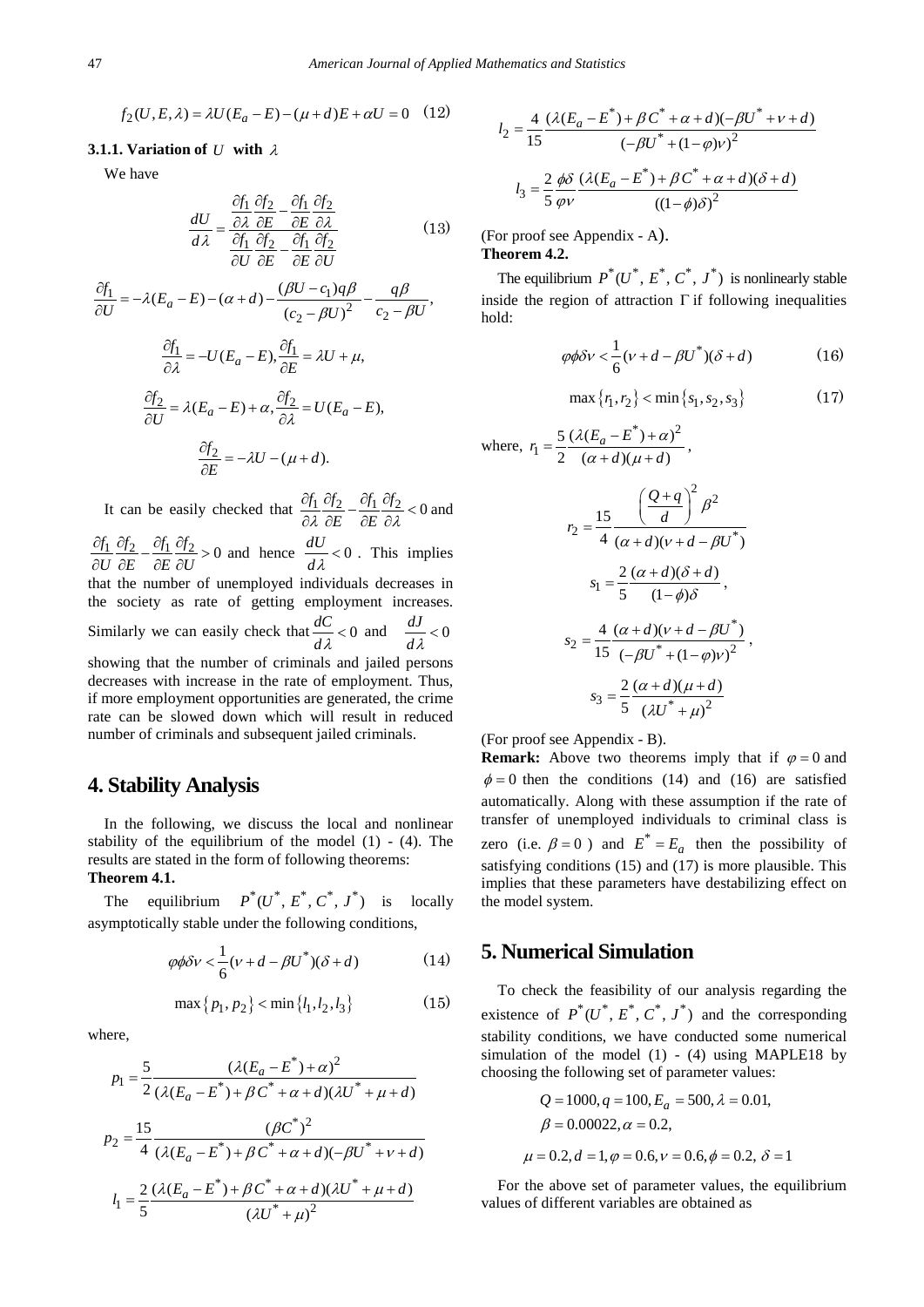$$
U^*
$$
 = 586.14,  $E^*$  = 431.63,  $C^*$  = 69.68,  $J^*$  = 12.54.

Eigenvalues of the Jacobian matrix corresponding to the equilibrium  $P^*(U^*, E^*, C^*, J^*)$  are found as  $-7.9470$ ,  $-0.9999$ ,  $-1.3765$ ,  $-2.1079$ . Since all the eigenvalues are negative, therefore, the equilibrium  $P^*$  is locally asymptotically stable. To see the nonlinear stability behavior, for the above set of parameter values, computer generated graph in  $U - E - C$  plane has been drawn in Figure 2 with different initial starts. From this figure, we note that all the trajectories starting at any point always approach to its equilibrium  $P^*$ .



**Figure 2.** Nonlinear stability in  $U - E - C$  plane



Figure 3. Variation of unemployed class with time 't' for different values of  $\lambda$ , the rate by which unemployed individuals get employment

To see the effect of various parameters on the dependent variables, we have solved the equations of model (1) - (4) and plotted these in Figure 3 - Figure 14. In Figure 3, the variation of unemployed individuals with time '*t*' is shown for different values of  $\lambda$ , the rate by which unemployed individuals get employment. From this figure, it is seen that on increasing  $\lambda$ , the number of unemployed individuals decreases which in turn increases the number of employed individuals (Figure 4). In Figure 5 - Figure 8, the variation of unemployed individuals, employed individuals, criminals and jailed individuals respectively with time 't' is shown for different values of  $\alpha$  the rate by which unemployed individuals get self employed. From these figures, it is seen that as the rate of transfer of unemployed individuals to employed class due to self employment increases, the number of employed individuals increases and that of unemployed individuals decreases (Figure 5 and Figure 6 respectively). This decrease in number of unemployed individuals increases the number of employed individuals which in turn decreases the number of criminals (Figure 7) and jailed individuals (Figure 8). This implies that in case of shortage of vacancies, unemployed individuals should be motivated for self employment so that the possibility of unemployed individuals indulging in criminal activities would be eliminated. The variation of individuals in criminal class with time 't' for different values of the transfer rate of unemployed individuals to criminal class (i.e.  $\beta$ ) is shown in Figure 9. It is found that as the transfer rate  $\beta$  from unemployed class increases, the individuals in criminal class increase leading to increase the individuals in jailed class (Figure 10). Thus, in order to reduce the number of criminals and subsequent jailed individuals, more employment opportunities should be created either through new vacancies or through self employment so that unemployed individuals are not attracted towards crime.



Figure 4. Variation of employed class with time 't' for different values of  $\lambda$ , the rate by which unemployed individuals get employment



Figure 5. Variation of employed class with time 't' for different values of  $\alpha$ , the rate by which unemployed individuals get self employed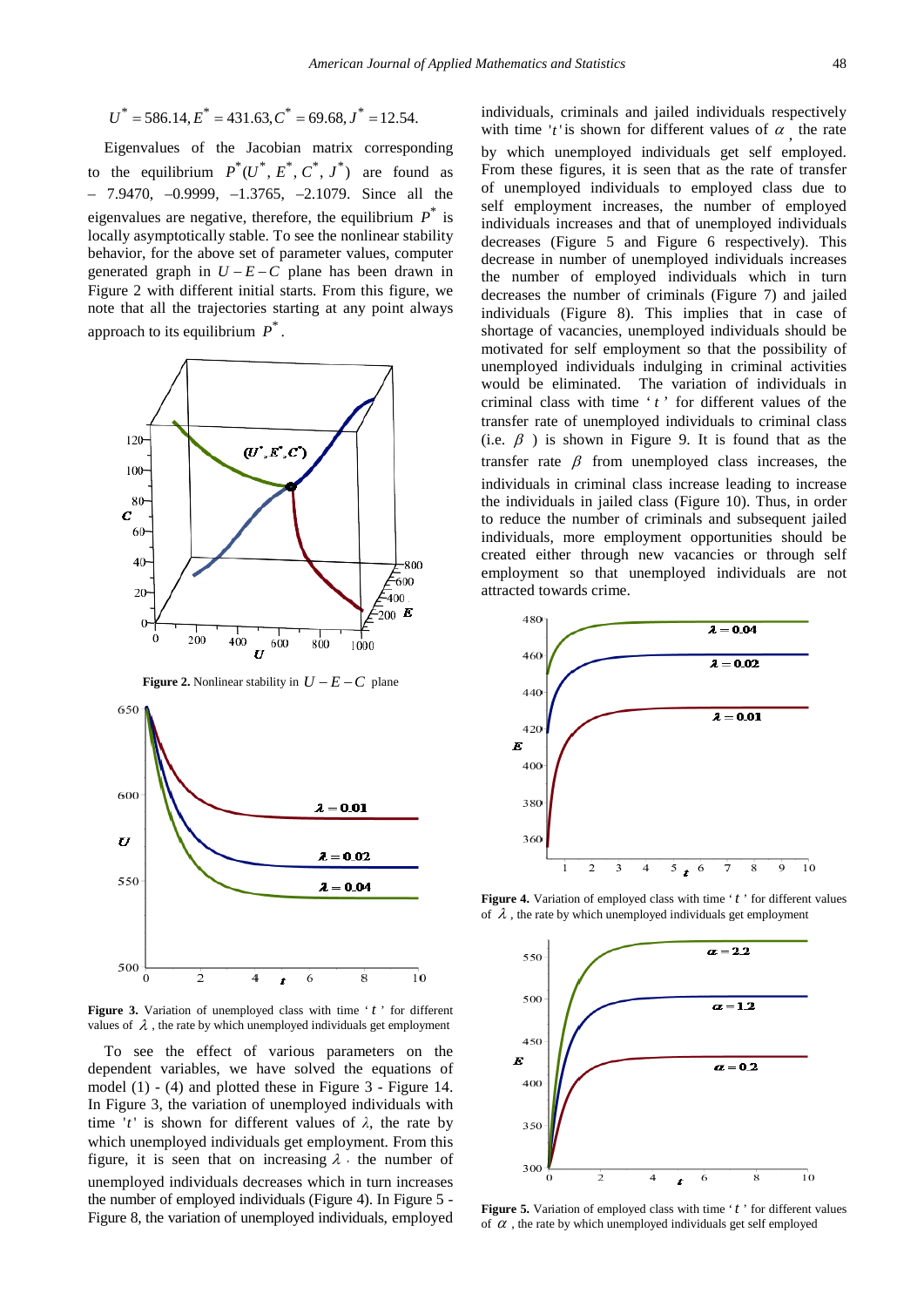

Figure 6. Variation of unemployed class with time 't' for different values of  $\alpha$ , the rate by which unemployed individuals get self employed



**Figure 7.** Variation of criminal class with time 't' for different values of  $\alpha$ , the rate by which unemployed individuals get self employed



Figure 8. Variation of individuals in jail class with time 't' for different values of  $\alpha$ , the rate by which unemployed individuals get self employed



Figure 9. Variation of criminal class with time 't' for different values of  $\beta$ , the transfer rate of unemployed individuals to criminal class



**Figure 10.** Variation of individuals in jail class with time ' $t$ ' for different values of  $\beta$ , the transfer rate of unemployed individuals to criminal class

In the absence of proper counselling or self motivation, individuals in criminal class continue to indulge in criminal activities and when identified they are sentenced to jail depending on the magnitude of their offence, if proved. In such a situation, if the rate of transfer of criminal individuals to jail class (i.e.  $\varphi$ ) increases, the individuals in jail class increase enhancing an extra burden on jail and hence on the economy of a country (Figure 11). Thus, if this rate (i.e.  $\varphi$ ) decreases then the individuals in unemployed class increases (Figure 12). It is, therefore, speculated that if proper counselling is given to criminal individuals to leave the criminal activity, only a few would be sentenced to jail while the increased number of remaining fraction joining the unemployed class can be convinced or motivated for self employment. Further, it is worth mentioning here that after being released from the jail if these criminal individuals re-enter into the criminal class and indulge in criminal activities then definitely it will create an alarming situation for the society and the country. This aspect is shown in Figure 13 where the variation of criminal individuals with time ' *t* ' for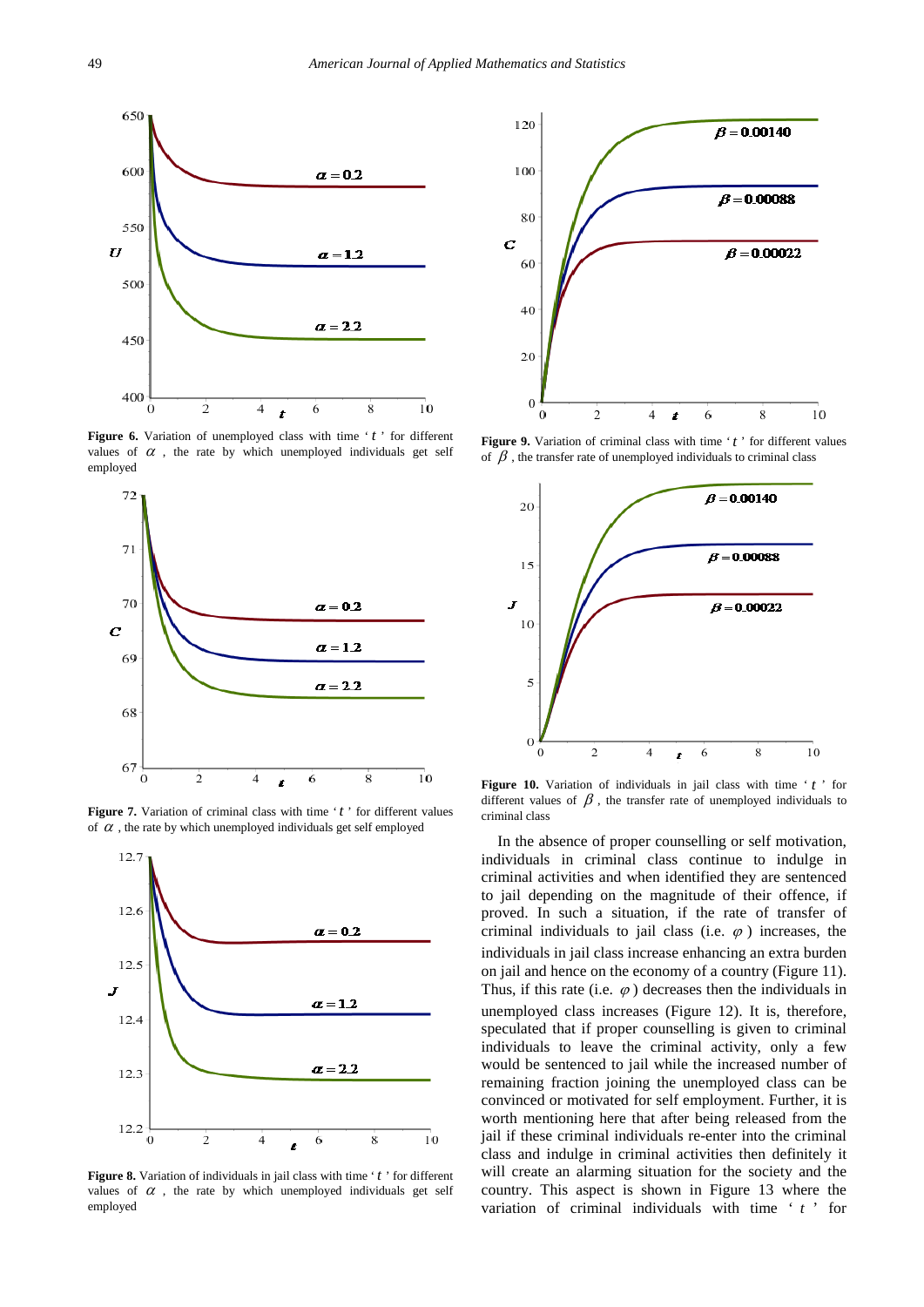different values of  $\phi$ , the rate of transfer of jailed individuals to criminal class, is plotted.



Figure 11. Variation of individuals in jail class with time 't' for different values of  $\varphi$ , the rate of transfer of criminal individuals to jail class







Figure 13. Variation of criminal class with time 't' for different values of  $\phi$ , the rate of transfer of jailed individuals to criminal class

It is seen from this figure that the number of criminal individuals increases with increase in the transfer rate of jailed individuals to criminal class. This implies that crime is bound to rise in society if the jailed individuals, after completing their jail sentence, again indulge in criminal activities. Decrease in the transfer rate of jailed individuals to criminal class  $(\phi)$  implies increase in the number of unemployed individuals (Figure 14). This further signifies that if the individuals released from jail do not indulge in criminal activities, the crime can be under control. On the other hand resulting higher number of unemployed individuals can be motivated to search for a job or get self employed.



**Figure 14.** Variation of unemployed class with time 't' for different values of  $\phi$ , the rate of transfer of jailed individuals to criminal class

#### **6. Conclusions**

In this paper, a nonlinear mathematical model is proposed and analyzed to study the effect of unemployment on crime. For modeling unemploymentcriminal dynamics, we have considered four dependent variables namely, the unemployment class, the employment class, the criminal class and the jail class. The proposed model has been analysed using stability theory of differential equations and numerical simulation. Some inferences have been drawn regarding stability of equilibrium and it is found that a unique non-trivial equilibrium exists which is locally as well as nonlinearly asymptotically stable under certain conditions.

From the model analysis, it is found that as the rate of transfer of unemployed individuals to employed class due to self employment or by way of getting employment increases, the number of unemployed individuals decreases. This decrease in the number of unemployed individuals i.e. the increase in the number of employed individuals decreases the number of criminals and jailed individuals and hence reduces crime. The increased interaction of unemployed individuals with criminal class induces the unemployed individuals to join criminal class. Thus, crime can be reduced by reducing the interaction of unemployed individuals with criminal population and it would be possible by proper counselling of such persons and by creating new jobs in public/private sectors for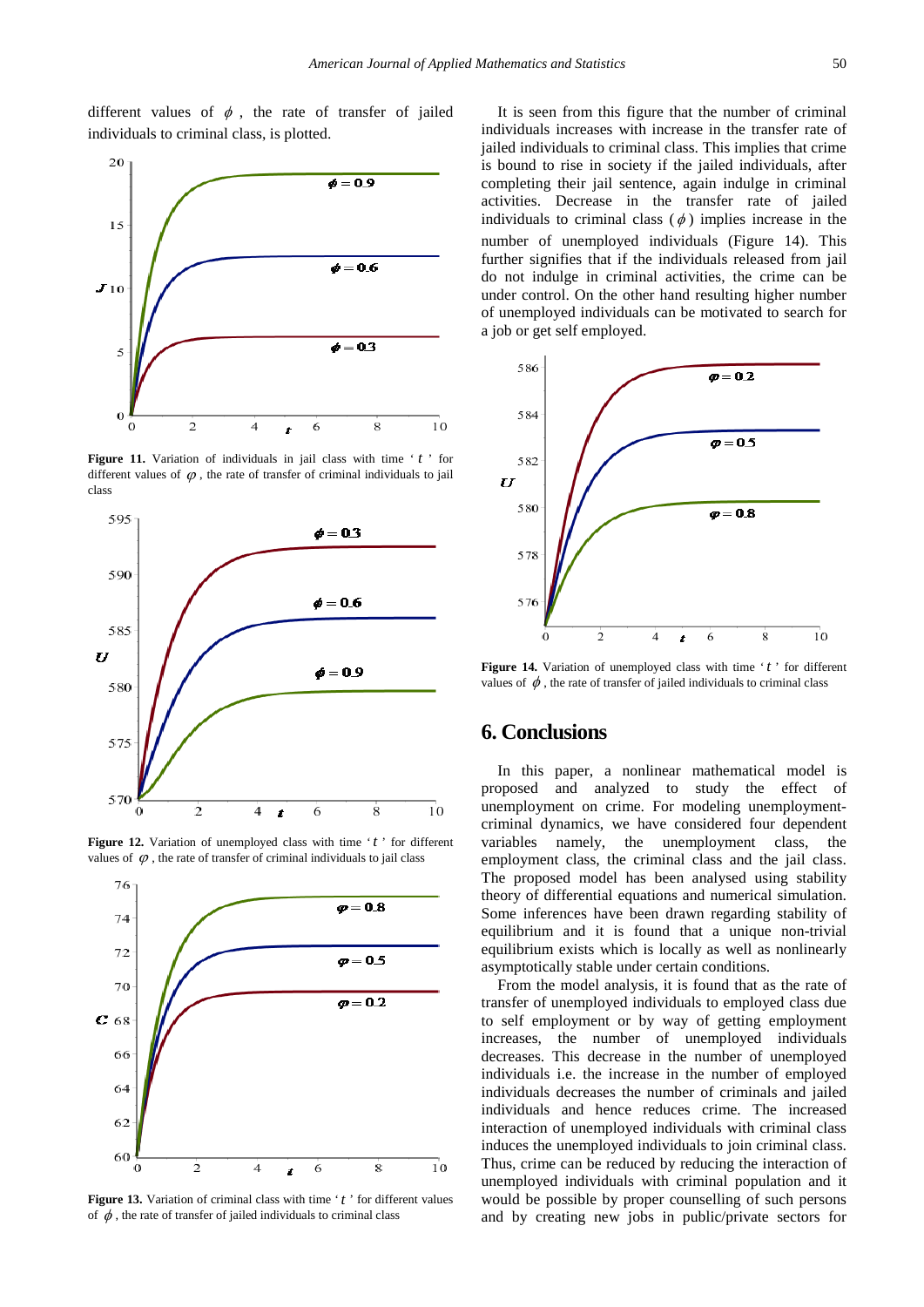getting them employed. Crime can also be reduced, if the individuals released from jail after completing their jail sentence do not indulge in criminal activity. Moreover, such individuals can be properly counselled and motivated to search for a job or get self employed. This ultimately will be helpful in reducing the burden of crime in the society.

# **References**

- <span id="page-7-1"></span>[1] Anderson, D.A., The aggregate burden of crime, *Journal of Law and Economics*, 42(2), 611-642, 1999.
- <span id="page-7-3"></span>[2] Box, S. and Hale C., Unemployment, imprisonment and prison overcrowding, *Contemporary Crises*, 9(3), 209-228, 1985.
- [3] Greenberg, D.F., Imprisonment and unemployment: A comment, *journal of Quantitative Criminology*, 5(2) 187-191, 1989.
- <span id="page-7-0"></span>[4] Greenstone, M. and Looney, A., A Record Decline in Government Jobs: Implications for the economy and America's workforce, The Hamilton Project, http://www.brookings.edu/blogs/jobs/posts/2012/08/03-jobsgreenstone-looney, Accessed 11 Jan 2017.
- <span id="page-7-4"></span>[5] Hibbert, K., Study reveals link between unemployment and crime, http://www.jamaicaobserver.com/news/Study-reveals-linkbetween-unemployment-and-crime\_17858995, 2014.
- [6] Loveridge, R., Local Governments Cutting Jobs and Services, Research Brief, http://www.nlc.org/documents/Find%20City%20Solutions/Resear ch%20Innovation/Finance/local-governments-cutting-jobsservices-rpt-jul10.pdf, 2010.
- <span id="page-7-5"></span>[7] Lloyd, J., Why doesn't unemployment create more crime? http://blogs.reuters.com/john-lloyd/2012/01/17/why-doesntunemployment-create-more-crime/, 2012.
- <span id="page-7-6"></span>[8] Misra, A.K. and Singh, A.K., A mathematical model for unemployment, *Nonlinear Anal: Real World Applications*, 12, 128-136, 2011.
- <span id="page-7-7"></span>[9] Misra, A.K. and Singh, A.K., A Delay Mathematical Model for the Control of Unemployment, *Differ. Eqn. Dyn. Syst*., 21(3), 291-307, 2013.
- [10] Mukherjee, W. and Chakravarty, C., Samsung India cuts 90 jobs, more layoffs planned, http://timesofindia.indiatimes.com/tech/jobs/Samsung-India-cuts-90-jobs-more-layoffs-planned/articleshow/49490509.cms, 2015.
- [11] Nikolopoulos, C.V. and Tzanetis, D.E., A model for housing allocation of a homeless population due to a natural disaster, *Nonlinear Analysis: Real World Applications*, 4, 561-579, 2003.
- [12] Papps, K.L. and Winkelmann, R., Unemployment and crime: New evidence for an old question, *New Zealand Economic papers*, 34(1), 53-71, 2000.
- [13] Raphael, S. and Winter-Ebmer, R., Identifying the Effect of Unemployment on Crime, The Journal of Law & Economics*,*  44(1), 259-283, 2001.
- [14] Speziale, N., Does unemployment increase crime? Evidence from Italian provinces, Applied Economics Letters, 21(14), 1083-1089, 2014.
- <span id="page-7-2"></span>[15] The Hindu, In India, unemployment rate still high, New Delhi, http://www.thehindu.com/news/national/in-india-unemploymentrate-still-high/article7851789.ece, 2015.
- [16] Tshabalala, N.G., Crime and Unemployment in South Africa; Revisiting an Established Causality: Evidence from the Kwazulu Natal Province, *Mediterranean Journal of Social Sciences*, 5(15), 519-528, 2014.
- [17] Yeager, M.G., Unemployment and Imprisonment, *Journal of Criminal Law and Criminology*, 70(4), 586-588, 1979.

## **Appendix- A**

#### **Proof of the Theorem 4.1**

To establish the local stability behavior of  $P^*(U^*, E^*, C^*, J^*)$ , we have considered the following positive definite function,

$$
V = \frac{1}{2}k_1u^2 + \frac{1}{2}k_2e^2 + \frac{1}{2}k_3c^2 + \frac{1}{2}k_4j^2
$$
 (A1)

where  $k_i$  ( $i = 1...4$ ) are positive constants to be chosen appropriately and  $u, e, c, j$  are small perturbations about  $P^*$  i.e.  $U = U^* + u \cdot E = E^* + e \cdot C = C^* + c \cdot J = J^* + i$ 

Differentiating  $(A1)$  with respect to *t* along the solutions of system  $(1)$  -  $(4)$  and after a simple algebraic manipulations we get,

$$
\frac{dV}{dt} = -k_1(\lambda(E_a - E^*) + \beta C^* + \alpha + d)u^2 - k_2(\lambda U^* + \mu + d)e^2
$$
  
\n
$$
-k_3(\nu + d - \beta U^*)c^2 - k_4(\delta + d)j^2 + k_1(\lambda U^* + \mu)ue
$$
  
\n
$$
+k_2(\lambda(E_a - E^*) + \alpha)ue + k_1(-\beta U^* + (1 - \varphi)\nu)uc
$$
  
\n
$$
+k_3\beta C^*uc + k_1(1 - \phi)\delta uj + (k_3\phi\delta + k_4\varphi\nu)cj.
$$
\n(A2)

Now  $\frac{dV}{dt}$  will be negative definite provided the following inequalities are satisfied:

$$
k_1(\lambda U^* + \mu)^2 < \frac{2}{5} k_2(\lambda (E_a - E^*) + \beta C^* + \alpha + d)(\lambda U^* + \mu + d) \tag{A3}
$$

$$
k_2(\lambda(E_a - E^*) + \alpha)^2 < \frac{2}{5}k_1(\lambda(E_a - E^*) + \beta C^* + \alpha + d)(\lambda U^* + \mu + d)
$$
 (A4)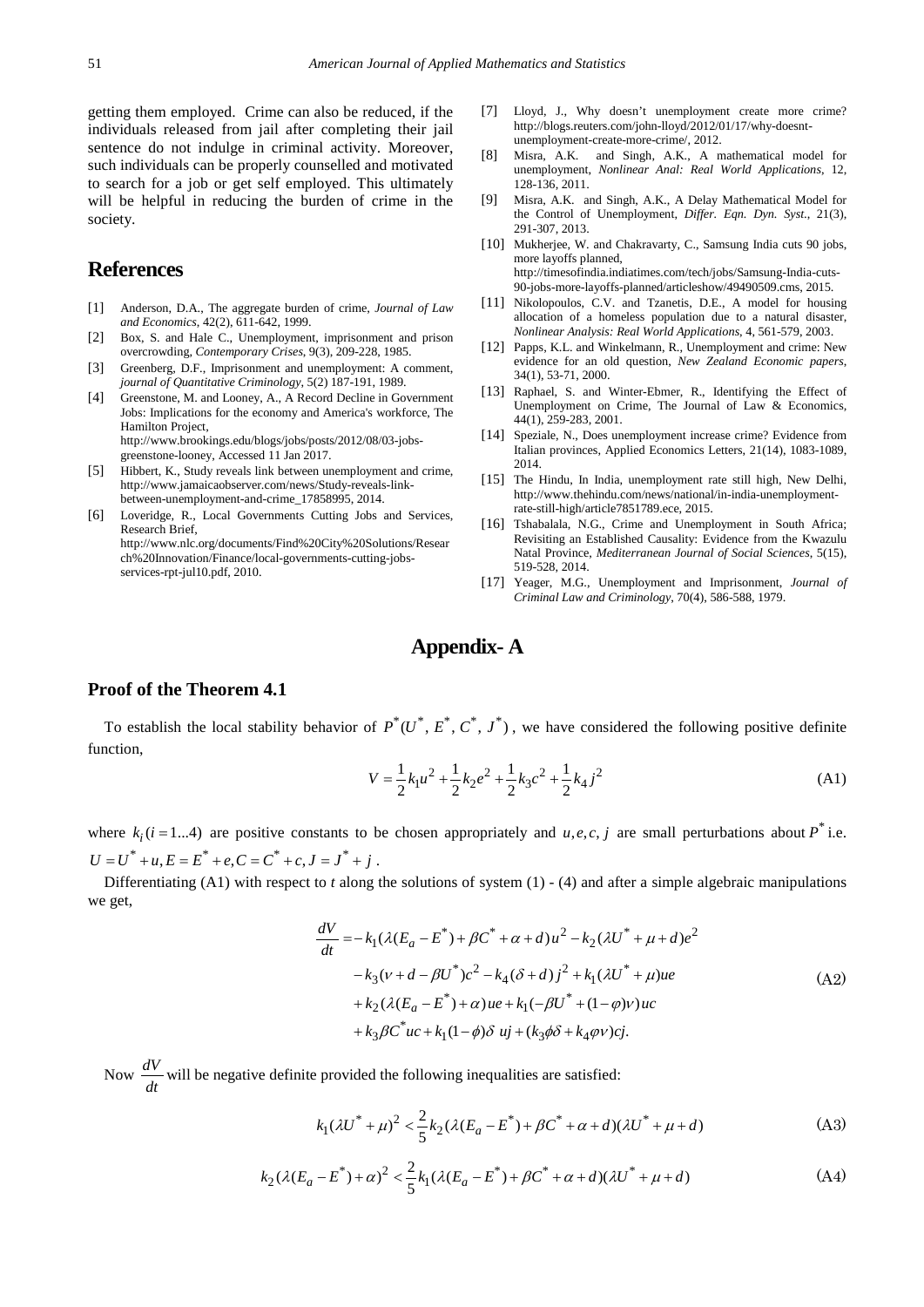$$
k_1(-\beta U^* + (1 - \varphi)\nu)^2 < \frac{4}{15}k_3((\lambda(E_a - E^*) + \beta C^* + \alpha + d)(\nu + d - \beta U^*)
$$
 (A5)

$$
k_3(\beta C^*)^2 < \frac{4}{15}m_1(\lambda(E_a - E^*) + \beta C^* + \alpha + d)(v + d - \beta U^*)
$$
 (A6)

$$
k_1((1-\phi)\delta)^2 < \frac{2}{5}k_4(\lambda(E_a - E^*) + \beta C^* + \alpha + d)(\delta + d)
$$
 (A7)

$$
(k_3\phi\delta + k_4\varphi\nu) < \frac{2}{3}k_3k_4(\nu + d - \beta U^*)(\delta + d)
$$
\n(A8)

Now re-writing eq. (A8) as,

$$
(k_3\phi\delta-k_4\varphi\nu)+4\phi\delta\varphi\nu<\frac{2}{3}k_3k_4(\nu+d-\beta{U}^*)(\delta+d)
$$

and choosing  $k_3 = 1$  and  $k_4 = \frac{\phi \delta}{\phi v}$ , it reduces to

$$
\varphi \phi \delta v < \frac{1}{6} (v + d - \beta U^*)(\delta + d). \tag{A9}
$$

Now choosing  $k_2 = 1$ , remaining equations reduce for  $k_1$ , from which we get,

$$
\max\{p_1, p_2\} < \min\{l_1, l_2, l_3\}
$$

where,

$$
p_1 = \frac{5}{2} \frac{(\lambda (E_a - E^*) + \alpha)^2}{(\lambda (E_a - E^*) + \beta C^* + \alpha + d)(\lambda U^* + \mu + d)}
$$
  
\n
$$
p_2 = \frac{15}{4} \frac{(\beta C^*)^2}{(\lambda (E_a - E^*) + \beta C^* + \alpha + d)(-\beta U^* + \nu + d)}
$$
  
\n
$$
l_1 = \frac{2}{5} \frac{(\lambda (E_a - E^*) + \beta C^* + \alpha + d)(\lambda U^* + \mu + d)}{(\lambda U^* + \mu)^2}
$$
  
\n
$$
l_2 = \frac{4}{15} \frac{(\lambda (E_a - E^*) + \beta C^* + \alpha + d)(-\beta U^* + \nu + d)}{(-\beta U^* + (1 - \varphi)\nu)^2}
$$
  
\n
$$
l_3 = \frac{2}{5} \frac{\phi \delta}{\varphi \nu} \frac{(\lambda (E_a - E^*) + \beta C^* + \alpha + d)(\delta + d)}{((1 - \varphi)\delta)^2}.
$$

Thus,  $\frac{dV}{dt}$  will be negative definite under the conditions (14) and (15) given in the theorem.

# **Appendix- B**

#### **Proof of the Theorem 4.2**

To prove this theorem, we consider following positive definite function about *P*\* ,

$$
M = \frac{m_1}{2}(U - U^*)^2 + \frac{m_2}{2}(E - E^*)^2 + \frac{m_3}{2}(C - C^*)^2 + \frac{m_4}{2}(J - J^*)^2
$$
(B1)

where  $m_i$  ( $i = 1...4$ ) are positive constants, to be chosen appropriately. Differentiating above equation with respect to *t* along the solutions of system  $(1) - (4)$  and after simple algebraic manipulations we get,